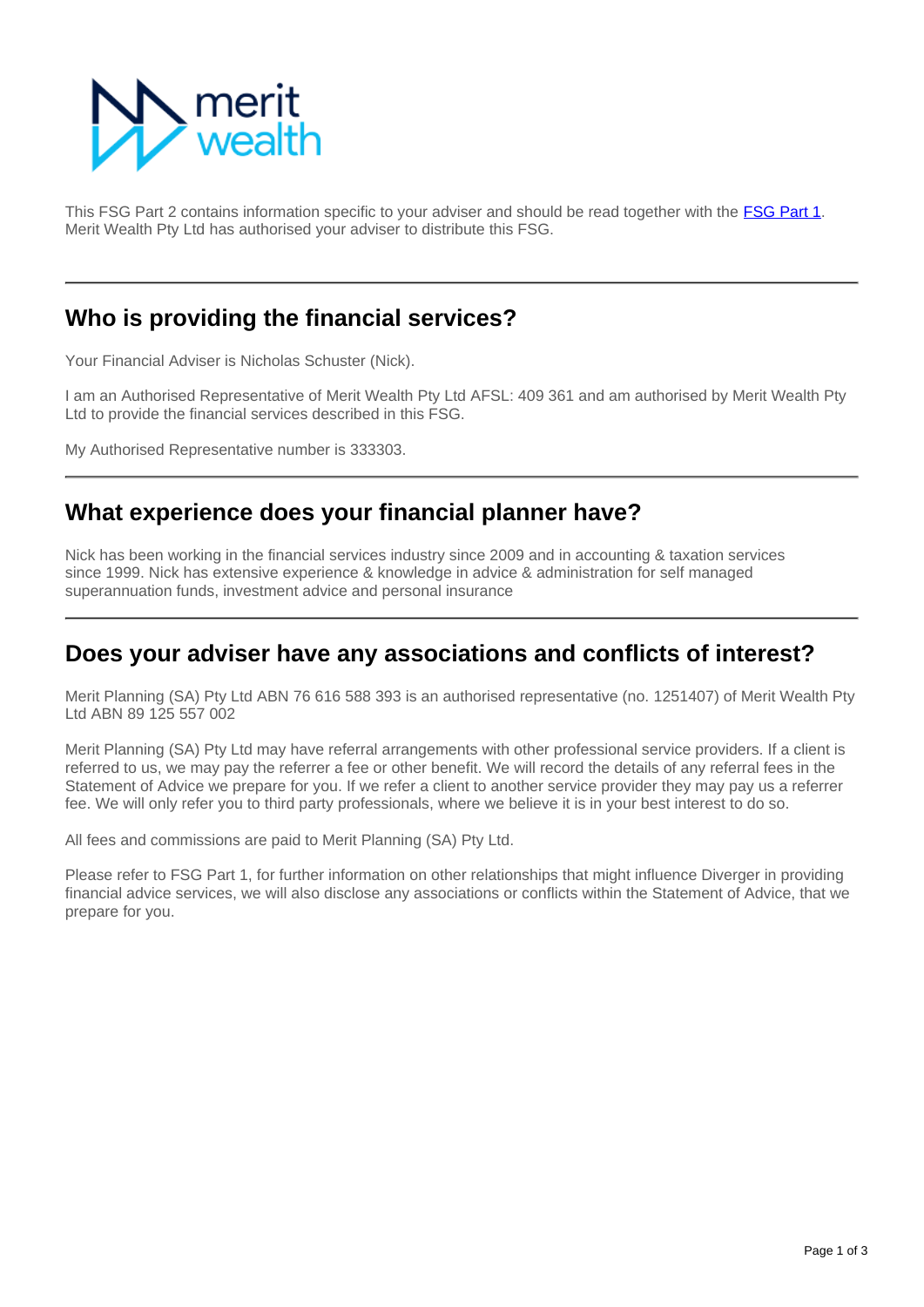# **What qualifications has your adviser completed?**

**Qualification Name**

Bachelor of Arts - Accountancy Graduate Certificate in Financial Planning Graduate Diploma of Applied Finance

# **Authorised Products and Services**

**I am authorised in the following products and services:** Deposit and Payment Products – Basic Deposit Products Government Debentures, Stocks or Bonds Investment Life Insurance and Life Risk Insurance Products Retirement Savings Accounts **Securities** Standard Margin Lending Facilities Superannuation Self-Managed Superannuation Funds